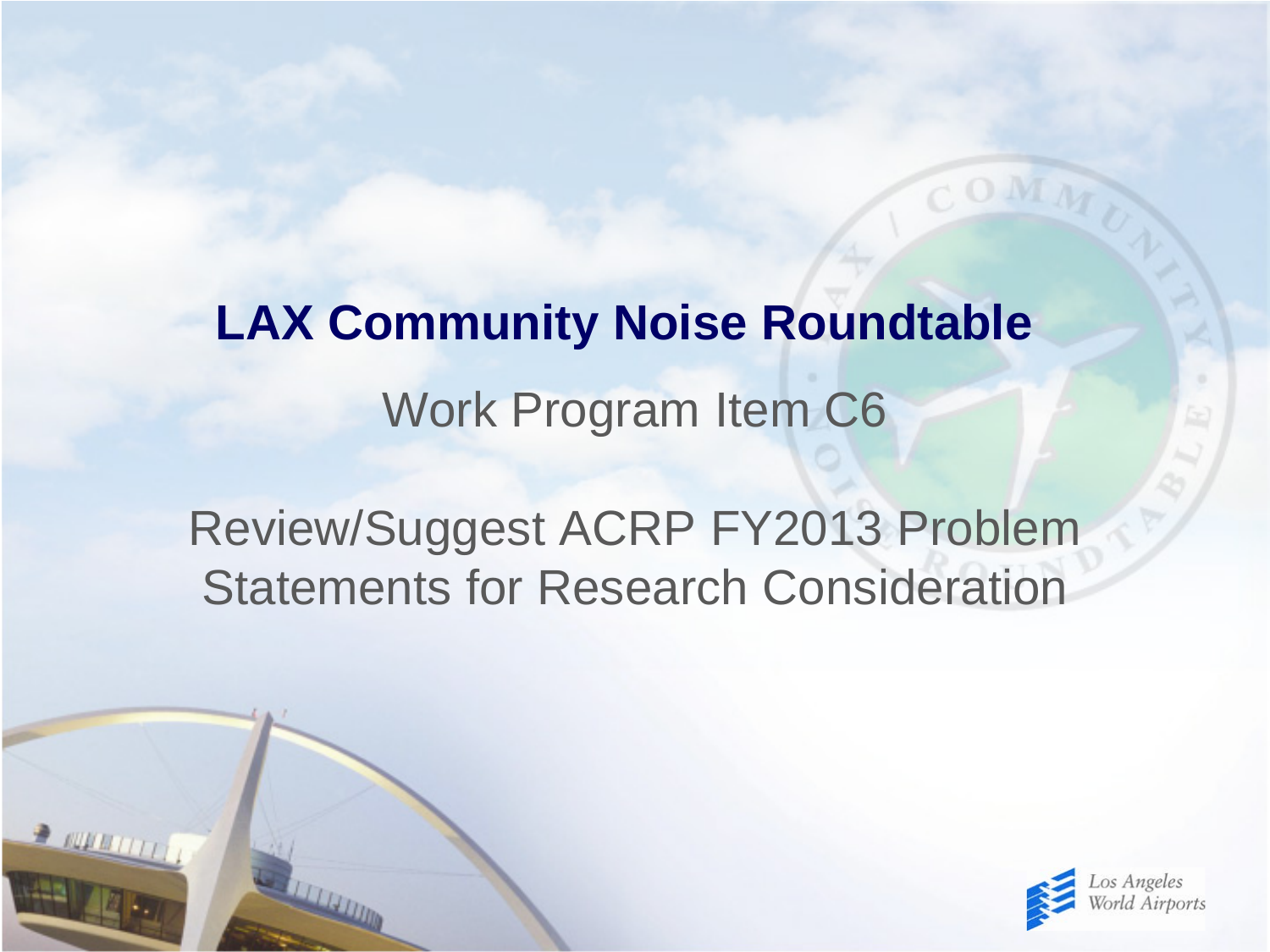### **13-02-01: Assessment of Acoustical Evaluation Methods for Sound Insulation Programs - Jack Freytag (Freytag & Associates)**

- **Research Proposed:** The research would assess acoustical evaluation methods used in sound insulation programs to respond to changes in the FAA's Program Guidance Letter (PGL).
	- Funding Requested: \$400,000
	- Recommended Allocation: \$0
- ACRP Review Panel: **Not Recommended**  FAA has not released the new PGL for sound insulation programs, so the need for the type of research is unclear. In addition, the proposed research overlaps with Problem Statement 13-02-11 – Noise Measurement Procedure for Federally Funded Airport Sound Insulation Programs.
- ESA Airports: **Not Recommended**  Given the absence of a final FAA PGL, the benefits of this research are uncertain. Also, this problem statement overlaps with Problem Statement 13-02-11, Noise Measurement Procedure for Federally Funded Airport Sound Insulation Programs, which is a superior problem statement on the same topic.

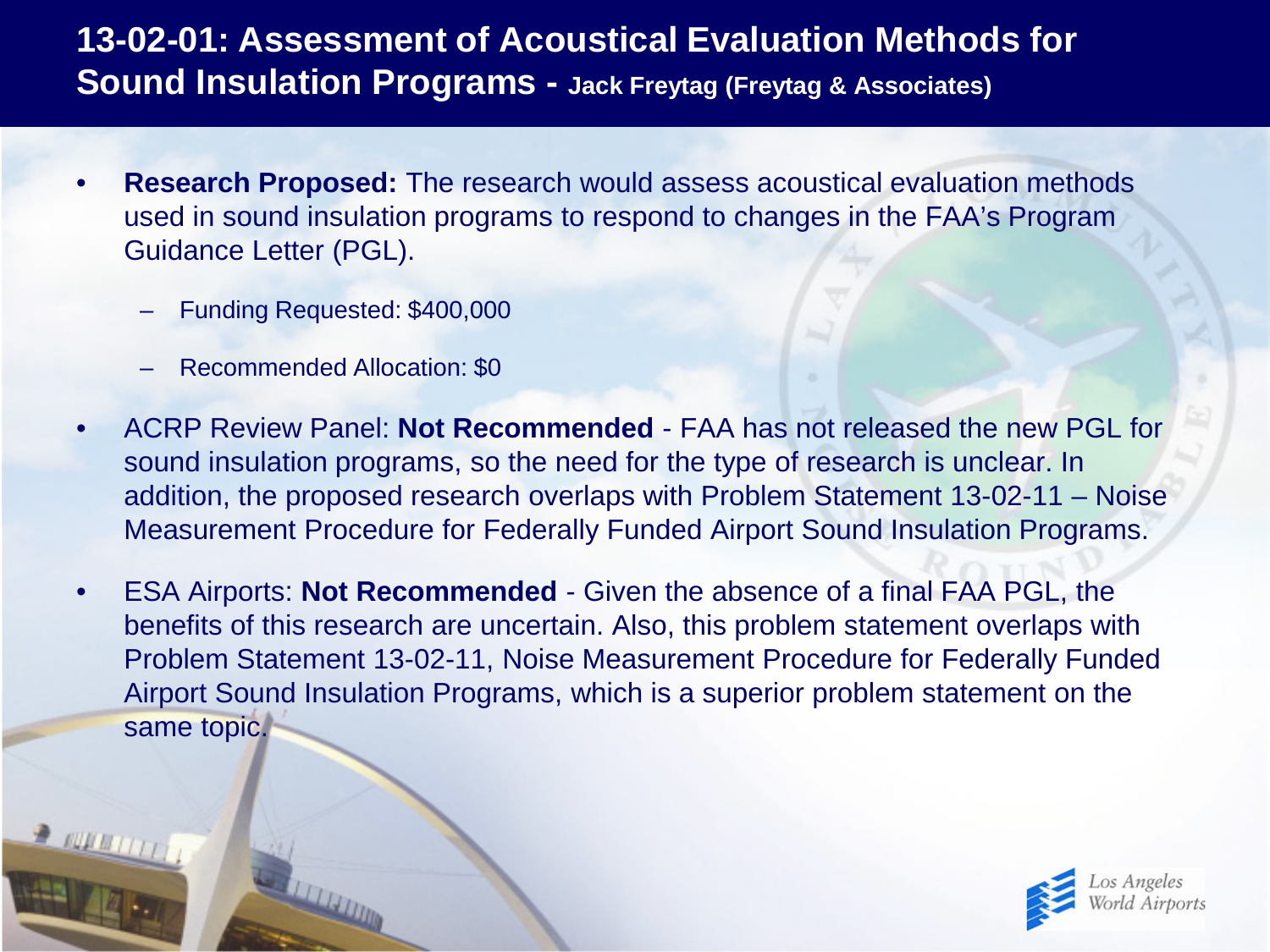## **13-02-06: Evaluation of Single Event Aircraft Noise Events on Noise Annoyance - Jonathan Collette (Division of Aviation, City of Philadelphia)**

- **Researched Proposed:** The research would study the relationship between repetitive low sound level noise events (40-55 Lmax) and annoyance. The proposed research would take place in both the laboratory and residential setting. The proposer states, "An understanding as to how repetitive low-intensity aircraft noise relates to annoyance is essential for airport operators to evaluate their noise abatement strategy in light of increased use of RNP and RNAV procedures."
	- Funding Requested: \$500,000
	- Recommended Allocation: \$0
- ACRP Review Panel: **Not Recommended**  ACRP review panel believes that other ongoing work in this area by PARTNER and FAA may cover the requested research. ACRP believes the research would not result in a useful product for airports.
- ESA Airports: **Not Recommended**  While the proposed research is admirable in light of the implementation of NextGEN procedures over the next decade, the research appears to be duplicative of ongoing dose-response studies. It may be appropriate to modify and resubmit this problem statement when those studies are complete.

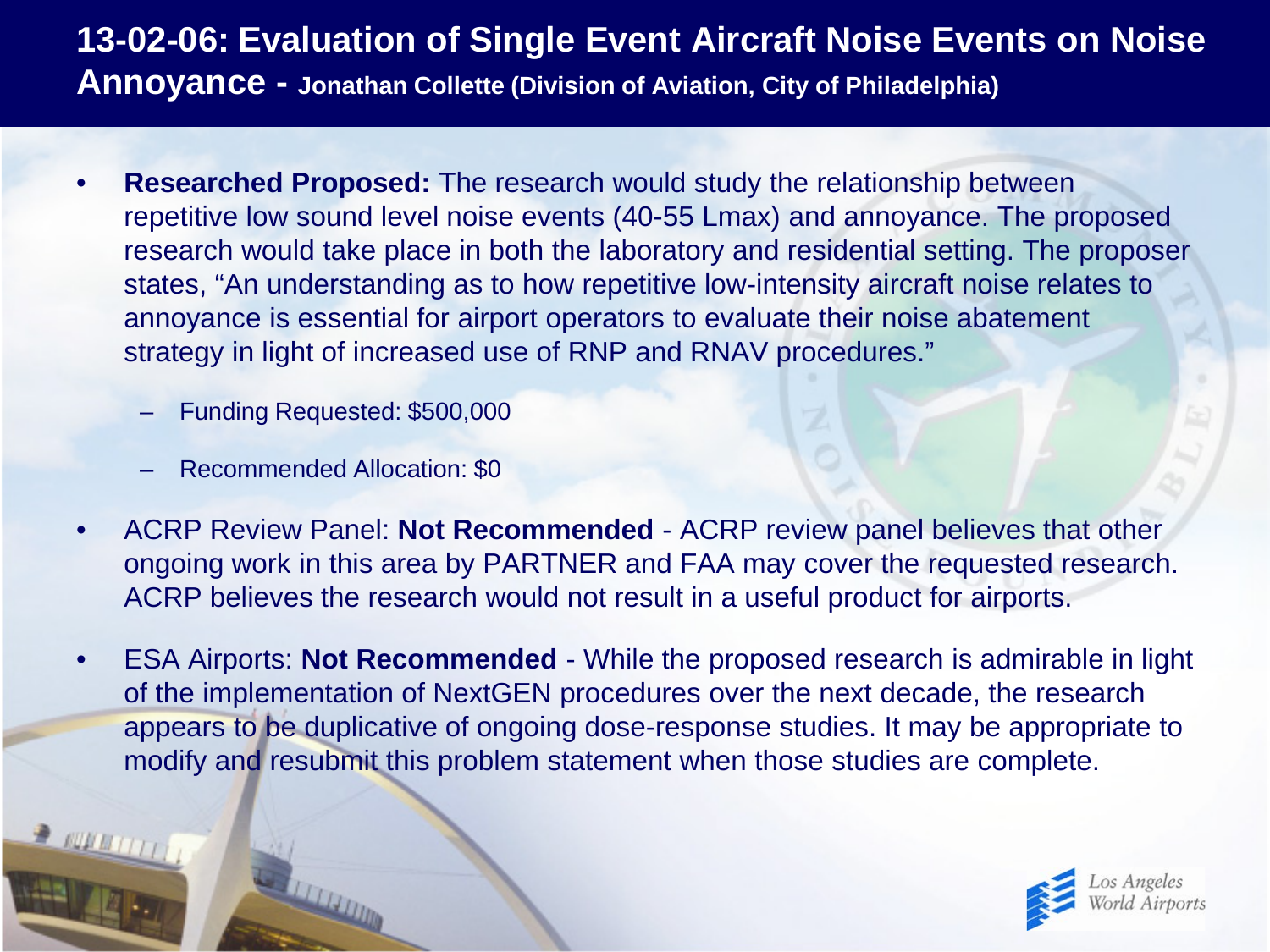## **13-02-08: First-Generation Multimodal Transportation Environmental Analysis Tool - Tom Connor (Wyle)**

- **Research Proposed:** The research would result in the development and testing of a multimodal transportation environmental analysis tool that could be used to assess multiple sources of transportation noise near an airport.
	- Funding Requested: \$650,000
	- Recommended Allocation: \$0
- ACRP Review Panel: **Not Recommended**  ACRP review panel believes that several other ongoing efforts to produce multimodal tools. ACRP also states that airports are required to use specific modeling tools.
- ESA Airports: **Recommended** Given the extensive freeway system, arterial network, and light rail in the vicinity of LAX, future environmental analyses would benefit from the availability of a single multimodal environmental modeling tool. The proposal is to utilize existing approved models, so existing work on models such as the Airport Environmental Design Tool can progress unimpeded.

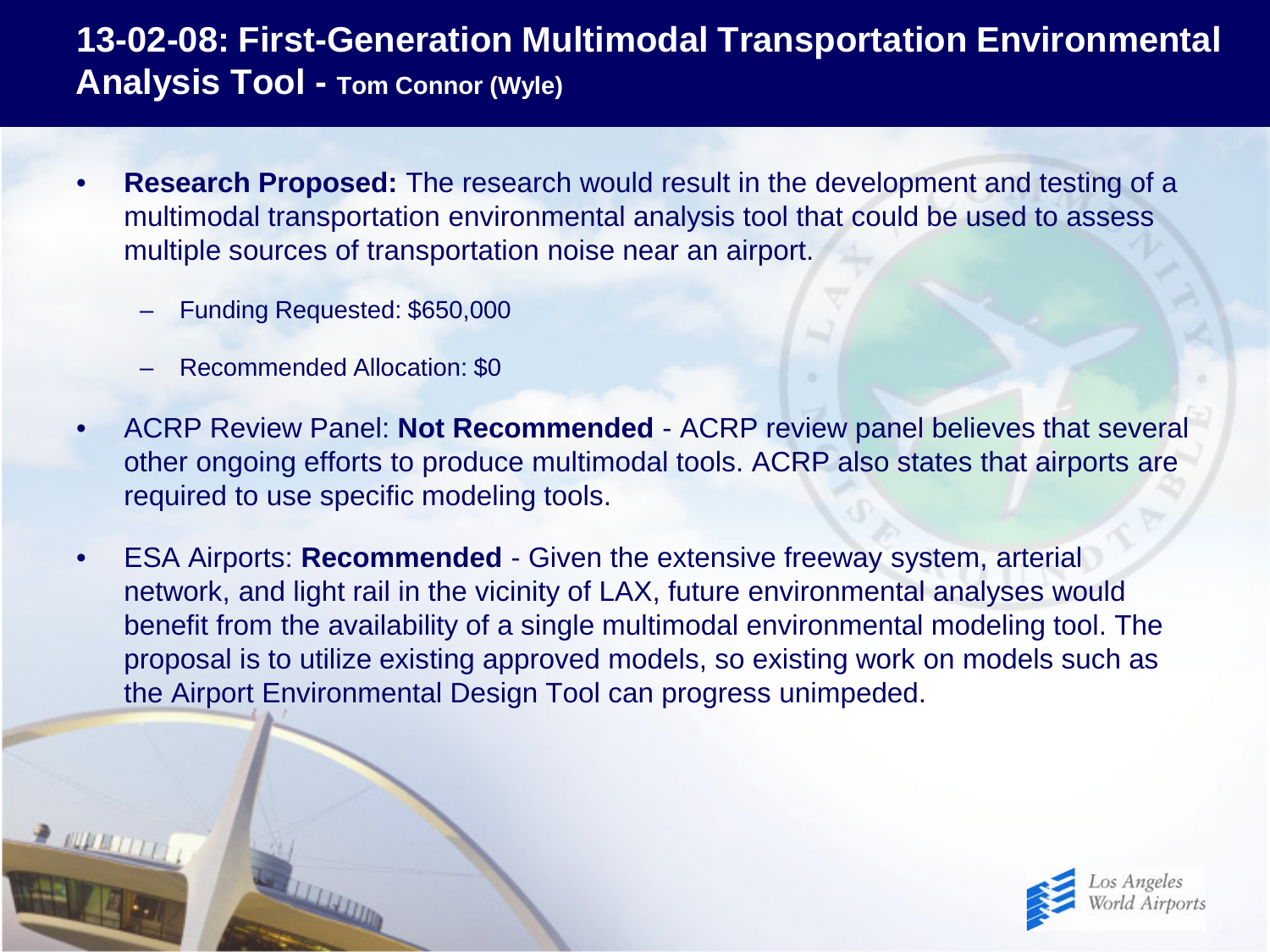### **13-02-11: Noise Measurement Procedure for Federally Funded Airport Sound Insulation Programs - Ben Sharp (Wyle)**

- **Research Proposed:** The proposed research would develop standard methodologies for assess the need for sound insulation and to determine if improvement in noise reduction would meet FAA's requirements.
	- Funding Requested: \$350,000
	- Recommended Allocation: \$0
- ACRP Review Panel: **Not Recommended**  Although the ACRP felt that Problem Statement 13-02-11 was the more appropriate problem statement (as opposed to 13- 02-01), ACRP staff felt that the research need was premature pending release of the FAA's new PGL for sound insulation programs. The proposed research overlaps with Problem Statement 13-02-11 - Noise Measurement Procedure for Federally Funded Airport Sound Insulation Programs.
- ESA Airports: **Not Recommended**  Given the absence of a final FAA PGL, the benefits of this research are uncertain. It would be best to wait until FAA issues its final Program Guidance Letter and then prepare a problem statement that responds to any research needs that arise.